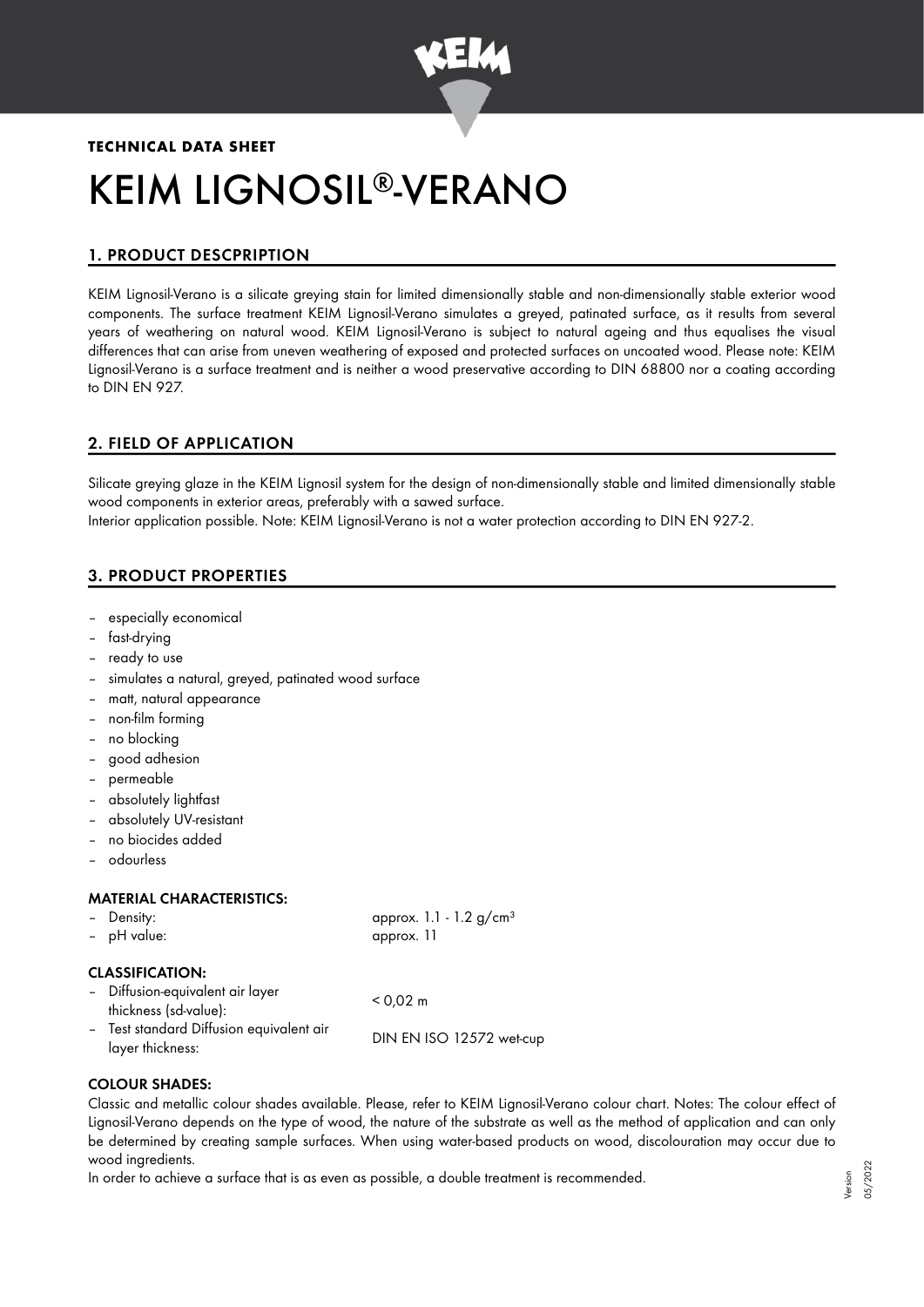## 4. APPLICATION INSTRUCTIONS

#### SUBSTRATE PREPARATION:

The substrate must be sound, dry (wood moisture content below 18% according to technical information No. 18 by BFS), clean, free of dust, loose parts, oil and any other substances with separative properties. Planed larch wood must be sanded before priming.

#### APPLICATION CONDITIONS:

Ambient and substrate temperature  $\geq 5$  °C during application and drying. Do not apply in direct sunlight or on sun-heated substrates. Protect surfaces from direct sun, wind and rain during and after application.

#### APPLICATION:

Treatment with KEIM Lignosil-Verano can be single or double, depending on the desired appearance. Application is possible with brush, roller, airless device (nozzle  $\geq$  417) or industrial coating methods.

Mechanical damage must be repaired with original material.

#### DRYING TIME:

Surface dry after 4 hours at the earliest (at 23 °C and 50% relative humidity) At higher relative humidity, layer thicknesses and/or lower temperatures, drying is delayed accordingly.

#### CONSUMPTION:

approx. 0,15 l/m² for a single coating.

These material consumption values are guide values for smooth substrates. Exact consumption values must be determined by means of test areas.

#### CLEANING OF TOOLS:

Clean immediately with water.

## 5. PACKAGING

| <b>Container content</b> | Unit of measure | Quantity on pallet | Type of container |
|--------------------------|-----------------|--------------------|-------------------|
| 20                       |                 | 22                 | tin bucket        |
|                          |                 | 70                 | tin bucket        |
| 2.5                      |                 | 160                | tin can           |
|                          |                 | 210                | tin can           |

## 6. STORAGE

| max. storage time | <b>Storage conditions</b>                                                                   |
|-------------------|---------------------------------------------------------------------------------------------|
| 12 months         | cool<br>frost-free<br>keep container tightly sealed.<br>protected from heat and direct sun. |

## 7. DISPOSAL

For disposal information refer to section 13 of the safety data sheet.